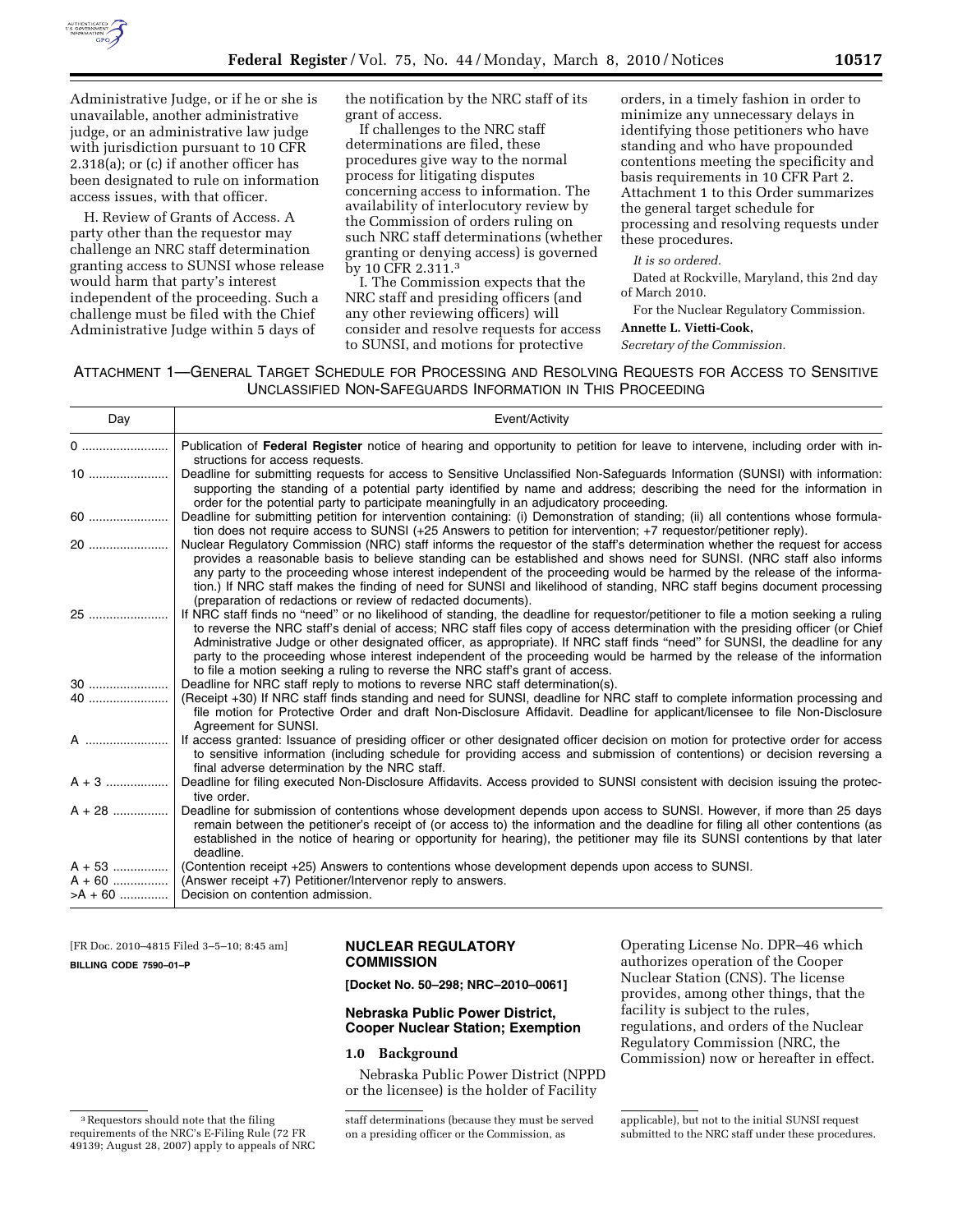The facility consists of a boiling-water reactor located in Nemaha County, Nebraska.

## **2.0 Request/Action**

Title 10 of the *Code of Federal Regulations* (10 CFR), Part 73, ''Physical protection of plants and materials,'' Section 73.55, '' Requirements for physical protection of licensed activities in nuclear power reactors against radiological sabotage,'' published in the **Federal Register** on March 27, 2009, effective May 26, 2009, with a full implementation date of March 31, 2010, requires licensees to protect, with high assurance, against radiological sabotage by designing and implementing comprehensive site security programs. The amendments to 10 CFR 73.55 published on March 27, 2009, establish and update generically applicable security requirements similar to those previously imposed by Commission orders issued after the terrorist attacks of September 11, 2001, and implemented by licensees. In addition, the amendments to 10 CFR 73.55 include additional requirements to further enhance site security based upon insights gained from implementation of the post September 11, 2001, security orders. It is from three of these additional requirements that CNS now seeks an exemption from the March 31, 2010, implementation date. All other physical security requirements established by this recent rulemaking have already been or will be implemented by the licensee by March 31, 2010.

By application dated December 22, 2009, the licensee requested an exemption in accordance with 10 CFR 73.5, "Specific exemptions." The licensee's letter contains securityrelated information and, accordingly, those portions are not available to the public. The licensee has requested an exemption from the March 31, 2010, implementation date, stating that it must complete a number of modifications to the current site security configuration before all requirements can be met. Specifically, the request is for three requirements that would be met by August 31, 2010, instead of the March 31, 2010, deadline. Granting this exemption for the three items would allow the licensee to complete the modifications designed to update aging equipment and incorporate state-of-theart technology to meet or exceed the regulatory requirements.

## **3.0 Discussion of Part 73 Schedule Exemptions from the March 31, 2010, Full Implementation Date**

Pursuant to 10 CFR 73.55(a)(1), ''By March 31, 2010, each nuclear power reactor licensee, licensed under 10 CFR Part 50, shall implement the requirements of this section through its Commission-approved Physical Security Plan, Training and Qualification Plan, Safeguards Contingency Plan, and Cyber Security Plan referred to collectively hereafter as 'security plans.''' Pursuant to 10 CFR 73.5, the Commission may, upon application by any interested person or upon its own initiative, grant exemptions from the requirements of 10 CFR Part 73 when the exemptions are authorized by law, and will not endanger life or property or the common defense and security, and are otherwise in the public interest.

NRC approval of this exemption, as noted above, would allow an extension from March 31, 2010, until August 31, 2010, of the implementation date for three specific requirements of the new rule. As stated above, 10 CFR 73.5 allows the NRC to grant exemptions from the requirements of 10 CFR Part 73. The NRC staff has determined that granting of the licensee's proposed exemption would not result in a violation of the Atomic Energy Act of 1954, as amended, or the Commission's regulations. Therefore, the exemption is authorized by law.

In the draft final rule provided to the Commission, the NRC staff proposed that the requirements of the new regulation be met within 180 days. The Commission directed a change from 180 days to approximately 1 year for licensees to fully implement the new requirements. This change was incorporated into the final rule. From this, it is clear that the Commission wanted to provide a reasonable timeframe for licensees to achieve full compliance.

As noted in the final rule, the Commission also anticipated that licensees would have to conduct sitespecific analyses to determine what changes were necessary to implement the rule's requirements, and that changes could be accomplished through a variety of licensing mechanisms, including exemptions. Since issuance of the final rule, the Commission has rejected a generic industry request to extend the rule's compliance date for all operating nuclear power plants, but noted that the Commission's regulations provide mechanisms for individual licensees, with good cause, to apply for relief from the compliance date, as documented in the letter from R.W.

Borchardt (NRC) to M.S. Fertel (Nuclear Energy Institute) dated June 4, 2009. The licensee's request for an exemption is therefore consistent with the approach set forth by the Commission and discussed in the June 4, 2009, letter.

#### *CNS Schedule Exemption Request*

The licensee provided detailed information in the Attachment to its letter dated December 22, 2009, requesting an exemption. The licensee is requesting additional time to implement certain new requirements due to the amount of engineering and design, material procurement, construction and installation activities, inclement weather, and a fall 2009 refueling outage. The licensee describes a comprehensive plan to expand the protected area with upgrades to the security capabilities of its CNS site and provides a timeline for achieving full compliance with the new regulation. The Attachment to the licensee's letter contains security-related information regarding the site security plan, details of the specific requirements of the regulation for which the site cannot be in compliance by the March 31, 2010, deadline, justification for the exemption request, a description of the required changes to the site's security configuration, and a timeline with critical path activities that would bring the licensee into full compliance by August 31, 2010. The timeline provides dates indicating when (1) construction will begin on various phases of the project (e.g., new buildings and fences), and (2) critical equipment will be ordered, installed, tested and become operational. A redacted version of the licensee's exemption request, including attachment, is publicly available at Agencywide Documents Management and Access System (ADAMS) Accession No. ML093580132.

Notwithstanding the scheduler exemptions for these limited requirements, the licensee will continue to be in compliance with all other applicable physical security requirements as described in 10 CFR 73.55 and reflected in its current NRCapproved physical security program. By August 31, 2010, CNS will be in full compliance with the regulatory requirements of 10 CFR 73.55, as issued on March 27, 2009.

## **4.0 Conclusion for Part 73 Schedule Exemption Request**

The staff has reviewed the licensee's submittal and concludes that the licensee has justified its request for an extension of the compliance date with regard to three specified requirements of 10 CFR 73.55 until August 31, 2010.